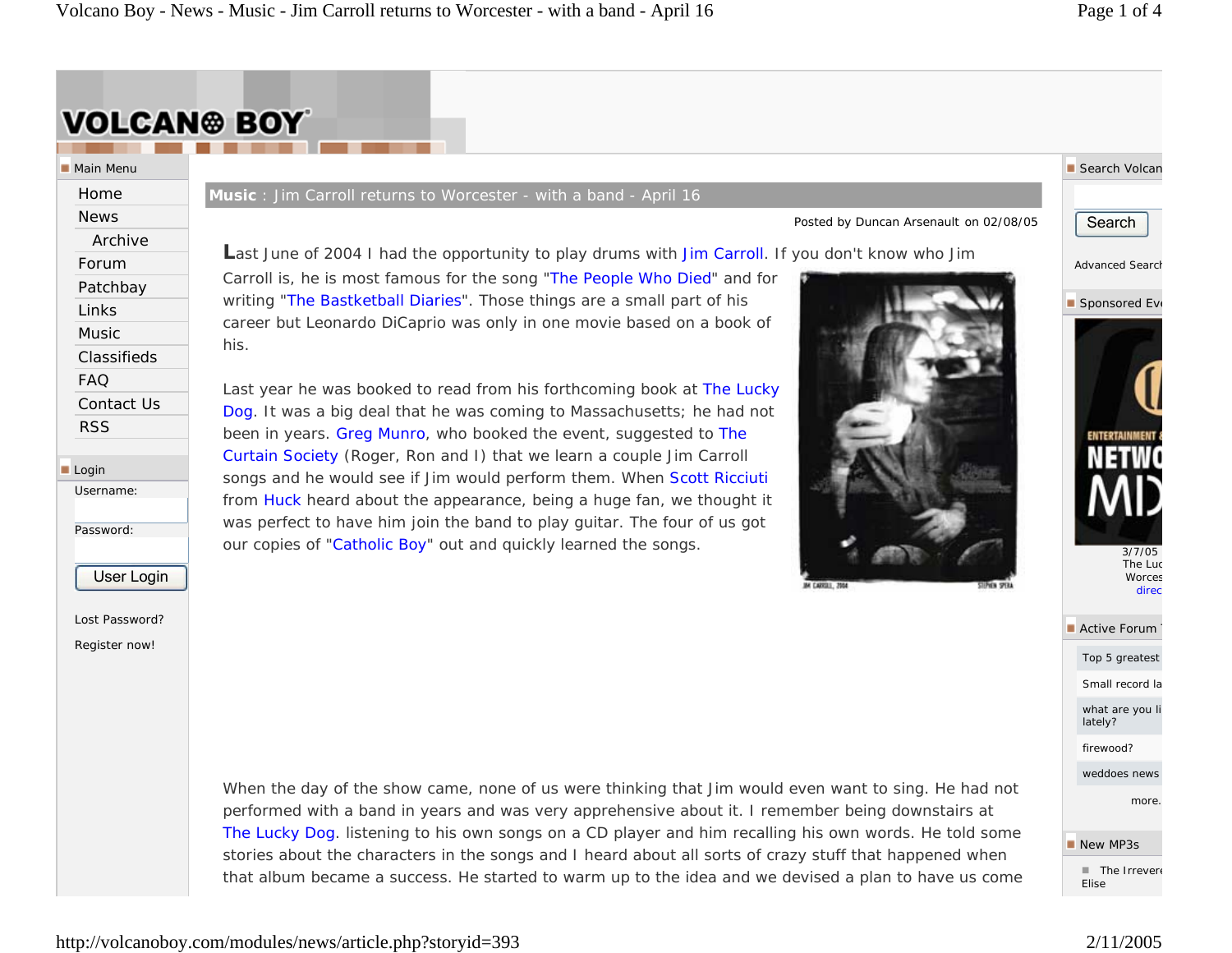up at the end of his set and play some songs.

The night began and there were some great opening acts. Dave Jahn read, Duncan Wilder Johnson read, Huck played a fantastic acoustic set and then The Curtain Society played a short set. When Jim came on stage to read I was at the side bar with Scott and even at that point he was certain that we were not going to get to play with Jim Carroll. I assured him we were but had my doubts also. Jim hadn't sang in so long and I figured he would get nervous and bail out. Sure enough after about an hour of reading, Jim called us up and we turned up very loud and proceeded to tear the roof off with the songs "It's Too Late" and "People Who Died". During those songs and for the rest of the day (week I assume) Scott was grinning like a Cheshire cat. I was thrilled to be a part of it and it was one of those things that will stick with me. After the show, we were talking to Jim Carroll and he was saying how much fun he had. A few days later Greg Munro spoke to Jim's manager and told him that it was a great time and that Jim would love to do it again. Outside of a few stints with his friends in Seattle, he hadn't played with a band in over 10 years.

I recently spoke to Greg Munro and he asked at Jim's request if Roger, Ron, Scott and I would back him up for a full set in April. Of course, we said yes.

The date is confirmed and on **Saturday April 16,** Jim Carroll will be returning to The Lucky Dog. to read from his new book and to play a set with us as his backing band. There will also be a book signing at Tatnuck Bookseller the day of the show.

|                                                                                                                           | <b>EXI EMAIL TO A FRIEND</b><br>PRINT VERSION                                  |                                                                                             |
|---------------------------------------------------------------------------------------------------------------------------|--------------------------------------------------------------------------------|---------------------------------------------------------------------------------------------|
|                                                                                                                           | Refresh<br><b>Oldest First</b><br>Flat                                         | See all pa                                                                                  |
|                                                                                                                           | The comments are owned by the poster. We aren't responsible for their content. | Latest Patchba                                                                              |
| <b>POSTER</b>                                                                                                             | <b>THREAD</b>                                                                  | Speaker Cal<br><b>Instrument Cat</b>                                                        |
| duncan                                                                                                                    | Posted: 02/11/05 1:43PM Updated: 02/11/05 1:43PM                               | The future o<br><b>Guest Articl</b><br>٠                                                    |
| Re: Jim Carroll returns to Worcester - with a band - Apri<br>Webmaster<br>Interesting article/interview with Jim Carroll. |                                                                                | Loops<br>Gear Lust a<br>useless emotion<br>$\blacksquare$ Are stereo $\epsilon$<br>sissies? |
|                                                                                                                           | Quote:                                                                         | $\blacksquare$ Headlines                                                                    |

 $\blacksquare$  The Irrevere Evangeline ■ Sunform - C Sunform - I ■ Dayglo Geis The Sound ■ Craig - Toni Staying Here w ■ Vibrotica - C Craig - Phot Revoltah - S Sweet Reverse - B

**Partners** 





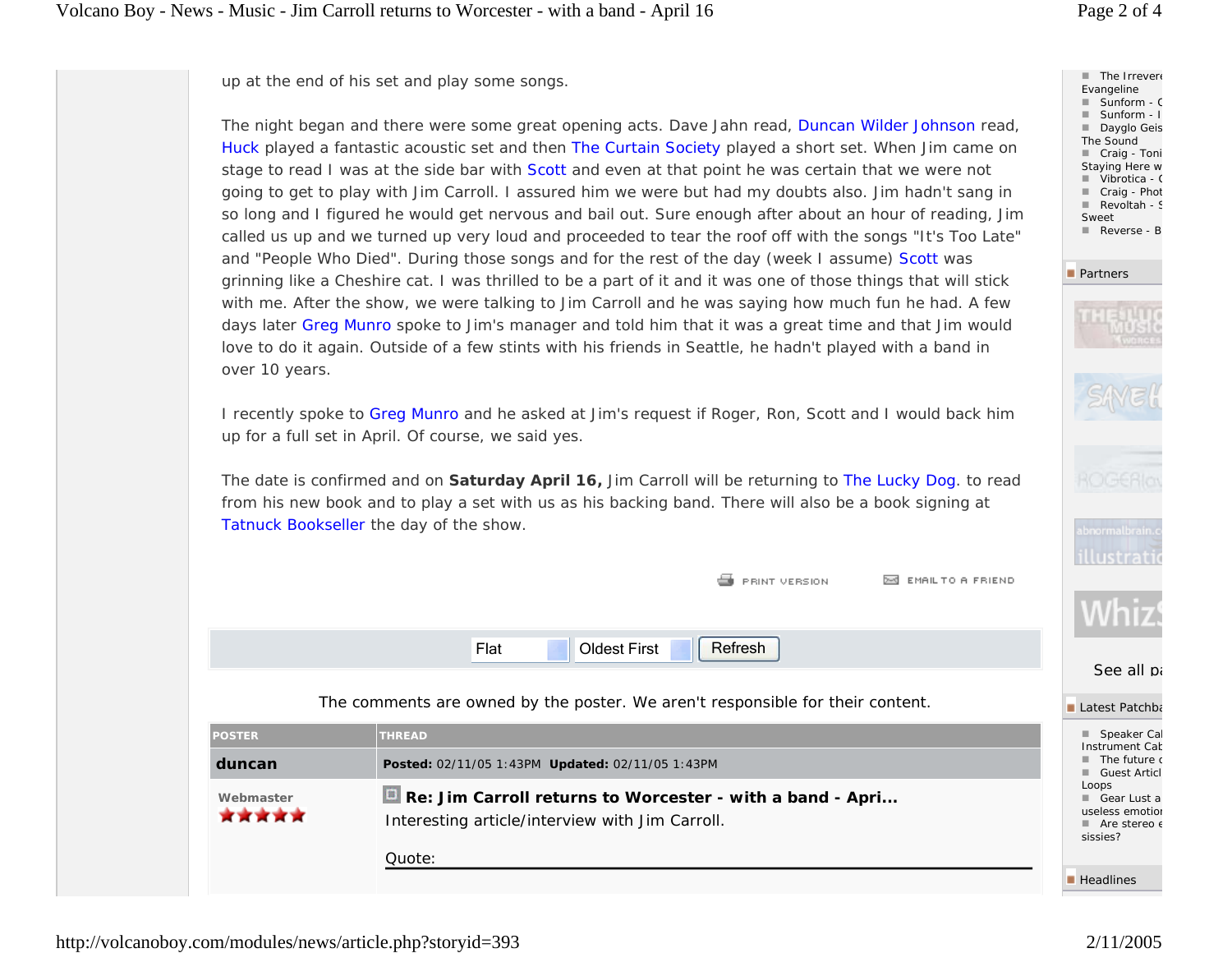| Joined: 04/15/04                                                                                         | He admits he is a little nervous about the upcoming reading, especially having just<br>recently recovered from pneumonia. "I did a reading in Worcester and there was a<br>lot of smoke in the room, and the air conditioner didn't work, and I just got so sick,<br>I thought I was going to die," he relates. "Then the guy behind me threw open the<br>door, because they can see I was sick. All this air came in, and I just sat down on<br>this stool there. The audience was very patient. They thought I was doing some<br>weird meditation thing, like astroprojection or something." |                                                   |                                                              |                                  | WhizSpark Event<br>Bride and Pi<br>ES3K @ Lei<br>Jediah and I<br>Back!<br>■ Tsunami Re<br>■ Seven Loun<br>Wil Trahan and<br>■ Hank Scorpi<br>Club Marque<br>The Irish Tir<br>Fashion Show a<br>Jam<br>■ Chad Lamar<br>Worcester again |
|----------------------------------------------------------------------------------------------------------|------------------------------------------------------------------------------------------------------------------------------------------------------------------------------------------------------------------------------------------------------------------------------------------------------------------------------------------------------------------------------------------------------------------------------------------------------------------------------------------------------------------------------------------------------------------------------------------------|---------------------------------------------------|--------------------------------------------------------------|----------------------------------|---------------------------------------------------------------------------------------------------------------------------------------------------------------------------------------------------------------------------------------|
| From: Worcester MA<br>Posts: 387                                                                         | http://www.thecrimson.com/article.aspx?ref=505632                                                                                                                                                                                                                                                                                                                                                                                                                                                                                                                                              |                                                   |                                                              |                                  | The Official<br>Show After Part<br>$\blacksquare$ **CHINGY/                                                                                                                                                                           |
| duncan                                                                                                   | Posted: 02/11/05 4:08PM Updated: 02/11/05 4:08PM                                                                                                                                                                                                                                                                                                                                                                                                                                                                                                                                               |                                                   |                                                              |                                  | Radio Ball                                                                                                                                                                                                                            |
| Webmaster<br>*****                                                                                       | Re: Jim Carroll returns to Worcester - with a band - Apri<br>Jim Carroll<br>Saturday April 16, 2005<br>Lucky Dog Music Hall<br>$21 + with ID$<br>9:00 PM show, 8:00 PM doors<br>\$12 in advance, more at the door                                                                                                                                                                                                                                                                                                                                                                              |                                                   |                                                              |                                  |                                                                                                                                                                                                                                       |
| Joined: 04/15/04<br>From: Worcester MA<br>Posts: 387                                                     | Tickets available at www.TicketWeb.com, Strawberries, and at the Lucky Dog.<br>www.luckydogmusic.com                                                                                                                                                                                                                                                                                                                                                                                                                                                                                           |                                                   |                                                              |                                  | Food Boy<br>■ Zipango Sus<br>In Worcester<br>The Austin !<br>The Midwes<br>Cambridge<br>■ Eat Simple<br>■ Cooking Tip<br>Cuisne                                                                                                       |
| Earn \$250K+ /year at<br>Home<br>Make Money w/ Simple<br>Automated System, Not MLM,<br>\$1500 Investment | Make 50K in 90 Days I did<br>Create high-profits with this Hot<br>Info Product Opp. Leads to start<br>Free!                                                                                                                                                                                                                                                                                                                                                                                                                                                                                    | Secrets of Jim Rohn<br>How To Get The Millionaire | Jim Rohn<br>Mindset And Become Financially<br>the deals now! | Jim Rohn for sale. aff Check out | publicknowledge<br><b>Broadcast F</b><br>Open Acces<br>ш<br>Copyright<br>ш<br>NIH Open A<br>٠<br>The Inducin                                                                                                                          |
| <b>Recent Comments</b>                                                                                   |                                                                                                                                                                                                                                                                                                                                                                                                                                                                                                                                                                                                |                                                   |                                                              | Ads by Goooooogle                | of Copyrights A<br>(formerly know<br>INDUCE Act)                                                                                                                                                                                      |
|                                                                                                          |                                                                                                                                                                                                                                                                                                                                                                                                                                                                                                                                                                                                |                                                   |                                                              |                                  |                                                                                                                                                                                                                                       |
| Apri                                                                                                     | Re: Jim Carroll returns to Worcester - with a band -                                                                                                                                                                                                                                                                                                                                                                                                                                                                                                                                           | <b>News</b>                                       | duncan                                                       | 02/11/05 4:08PM                  |                                                                                                                                                                                                                                       |
| Apri                                                                                                     | Re: Jim Carroll returns to Worcester - with a band -                                                                                                                                                                                                                                                                                                                                                                                                                                                                                                                                           | <b>News</b>                                       | duncan                                                       | 02/11/05 1:43PM                  |                                                                                                                                                                                                                                       |